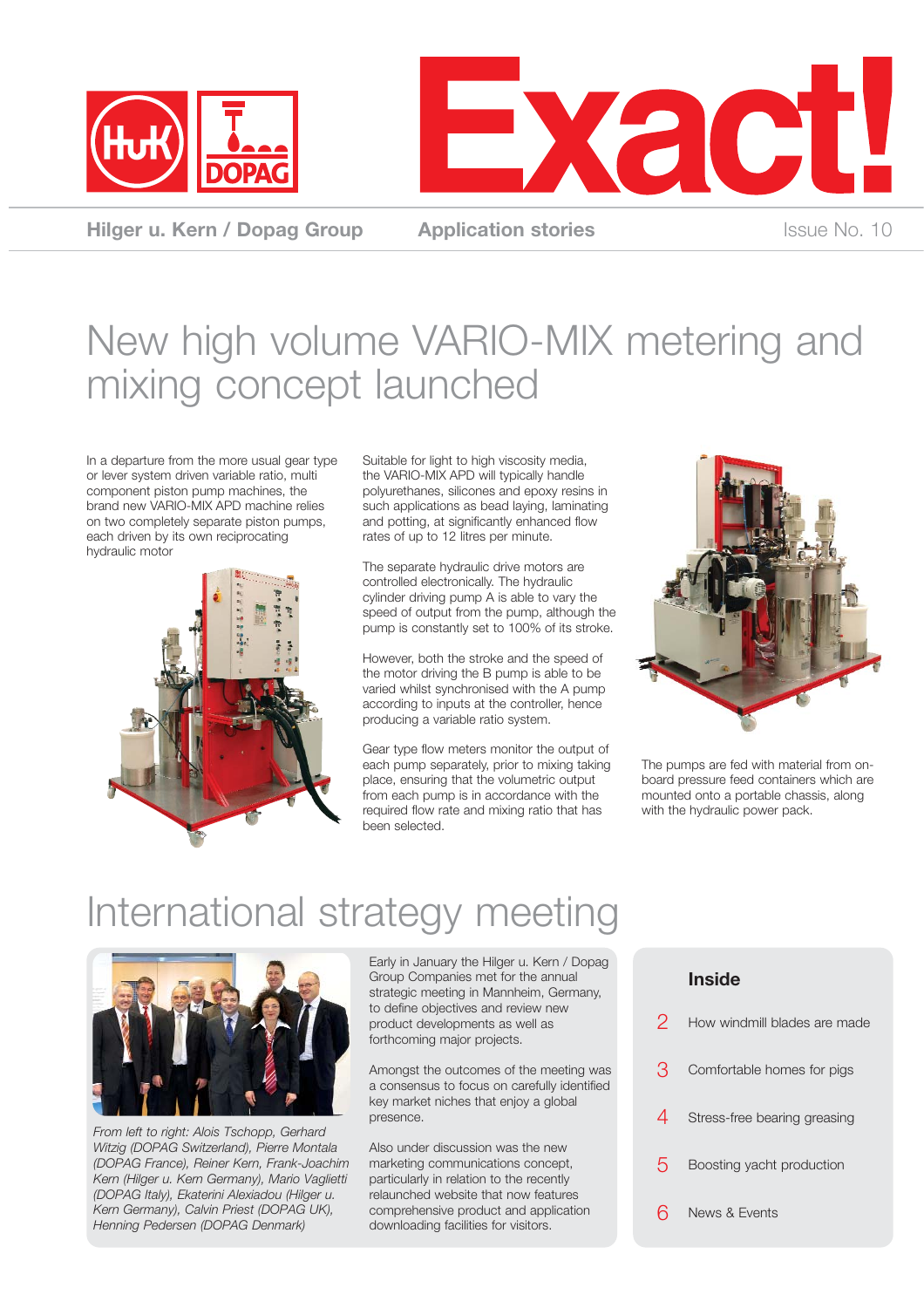#### **Exact!**

## **Blade runners**

New ELDO-MIX resin infusion system guarantees mix ratio accuracy over many hours of dispensing



With worldwide electrical energy generated by wind power planned to reach 12% of total energy requirement by the year 2020, compared to the present 1%, it is clear that the production of wind generating equipment is set to soar.

Key components of this equipment are the rotor blades that turn the turbines. The fabrication of these glass reinforced plastic (GRP) rotor blades is quite a complex and specialised process.

The production technique consists of three distinct stages. Firstly, most blades are manufactured from two halves, following which they are bonded together and finally they receive a smooth outer coat.



What follows is a brief insight into the first production stage where a vacuum supported infusion of a two component resin into fibre matting takes place.

Since the operational efficiency of a windmill largely depends on the mechanical attributes of the rotor blades, one of the most important aspects of this process is the deviation from the selected mixing ratio, which must not exceed 3% during the entire time of the infusion process, which can typically take up to six hours.

The mixing ratio is capable of being checked after manufacture by means of a glass transition temperature test, which defines at which temperature the material has the highest deformation. However, not only is it vital to maintain a stable mixing ratio, but also the output rate must be adjustable during the metering process if required.

In order to attain these stringent requirements, the Hilger u. Kern / Dopag Group have developed a new ELDO-MIX metering and mixing system specifically for the vacuum supported infusion process that has been designed to have an accuracy of 1%, whilst the output rate is changeable in steps of 2% during production.

Key components of this solution are the magnetically coupled axial piston pumps and an MR20 high speed integrated metering computer, with system monitoring functions and production data capture, whilst all the necessary interfaces to allow for integration

into fully automated production processes, or a master computer exist as a standard function.

Demand from the marketplace dictates that mixing ratio flexibility is an equally important requirement and can be achieved with the ELDO-MIX by not only altering the frequency of rotation, but also by adjusting the stroke length of the pumps.



*The axial piston pumps*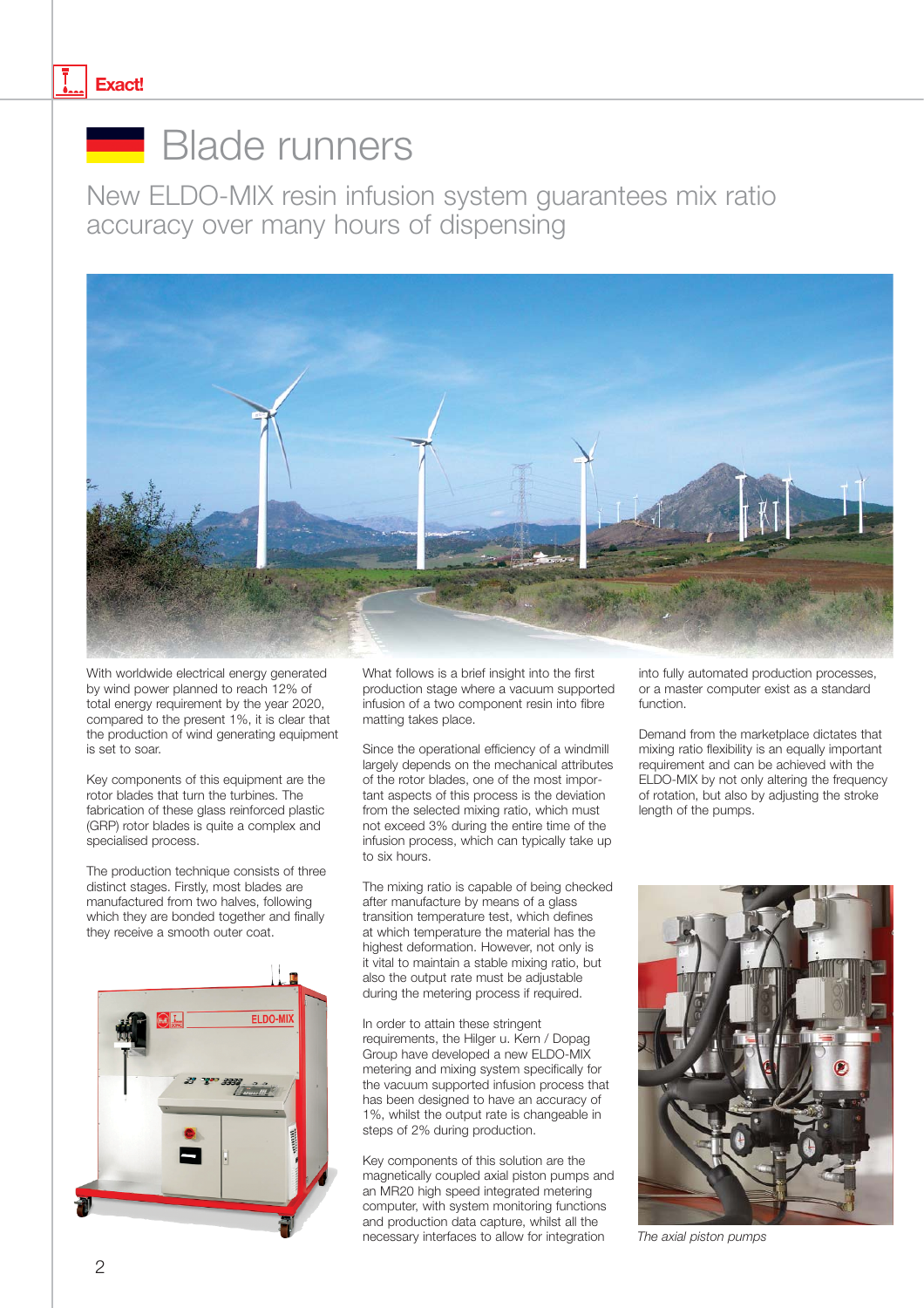# $\frac{1}{2}$  The year of the pig

### PORTADIC

DOPAG ECONO-MIX guarantees adhesive quality and provides cost savings in production of portable building panels



*Filling the roller coater with mixed polyurethane*



Portapig Ltd. has been manufacturing specialised portable nursery, farrowing and grower buildings for pigs, in the town of Castlederg in Northern Ireland since 1997.



*Laying the polyurethane onto a panel*



*A finished panel*

The portable buildings make use of the application-focussed range of "AgriTherm" bonded panels that have been designed and developed specifically for the pig and poultry sector by their sister company, Bonded Panels Systems Ltd.

The bonded panels are produced from a high quality GRP, have a wooden frame and a uniquely designed high quality PVC baseboard. The panels have excellent insulation properties, ensuring optimum temperature conditions for the pigs in all weathers, the insulation value of the "AgriTherm" panel being around twice that of conventional panels.

Adhesive is laid onto the panel sections during production using hand roller coaters that are fitted with a reservoir, into which mixed two component polyurethane adhesive has been dispensed. The polyurethane adhesive has a mixing ratio of 100:23 by volume and arrives at the factory in 200 litre capacity drums.

The base material is of a high, pasty viscosity and requires a DOPAG P200 twin post ram mounted drum pump to feed the material to the metering and mixing machine. However, the isocyanate component is of a much lighter viscosity and only requires a 1:1 pressure ratio bung type feed pump.

Proportioning takes place by means of a DOPAG ECONO-MIX piston pump type metering and mixing system. The ECONO-MIX features a variable mixing ratio that is manually adjustable with double acting piston pumps that allow for a continuous output on demand.

Proportioned components are kept entirely separate until they reach the outlet of the DOPAG twin snuffer valve when they enter a disposable plastic static mixer before being dispensed into the reservoir of the roller coater.

Prior to the installation of the DOPAG ECONO-MIX system, Portapig relied entirely on hand proportioning and mixing of the adhesive, which sometimes led to a poor quality mix, with a subsequent negative effect on the quality of the finished panels.

Since the installation of the new system, not only has quality become consistent, but also wastage through over mixing has been eliminated, leading to welcome production cost savings. For more product information, visit www.bondedpanels.co.uk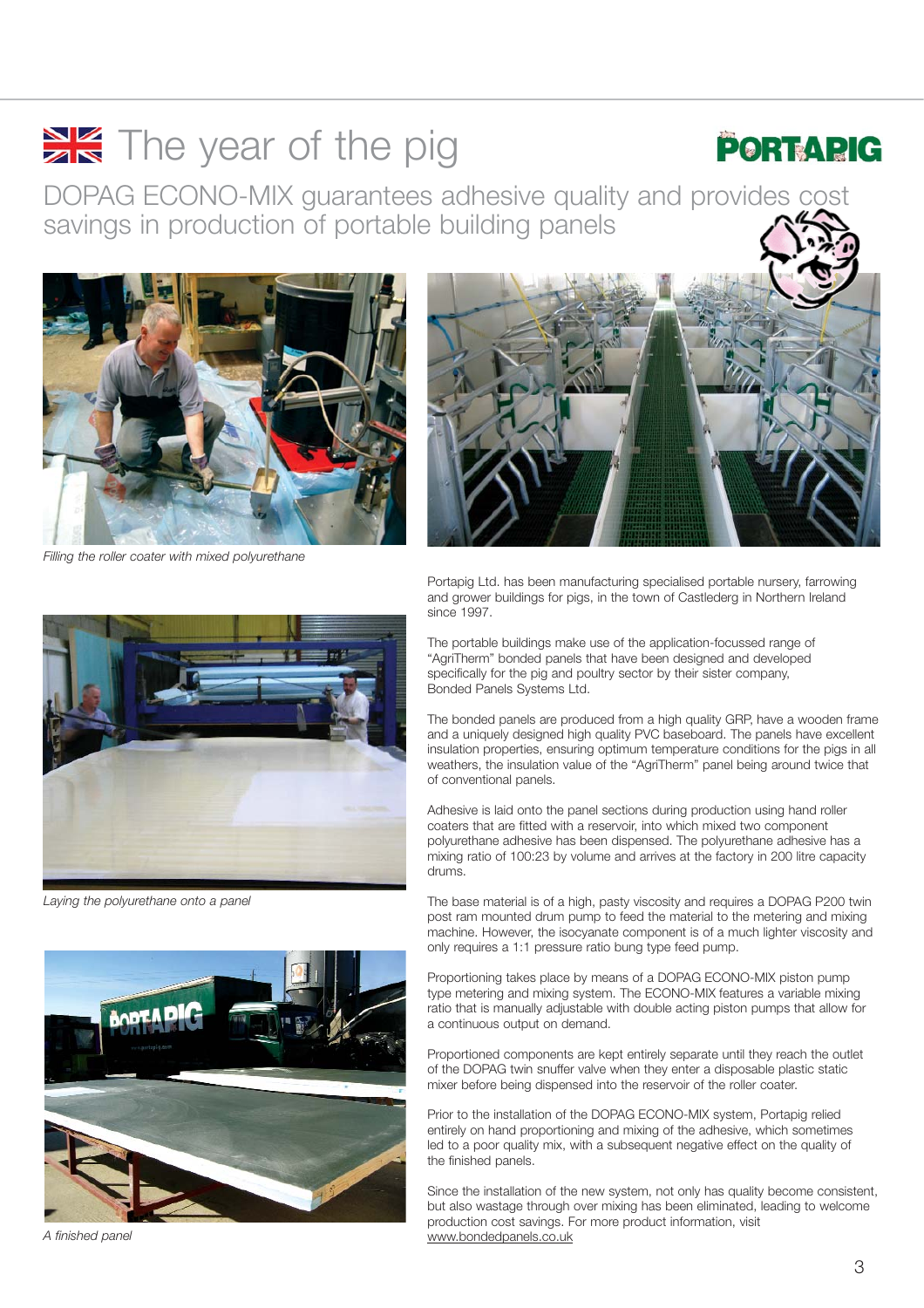# **Bearing productivity in mind**

Swiss bearing manufacturer increases productivity by 30% with DOPAG grease metering system







*The operator offers up bearings to the twin DOPAG cartridge type metering valves The operator offers up bearings to the twin DOPAG cartridge type metering valve*

Founded in 1961, WIB is a speciality miniature precision bearing manufacturer located in Bulle, Switzerland with an industrial customer base of original equipment manufacturers and distributors in more than 30 countries of the world, to whom they export around 95% of production output.

WIB manufacturers products under it's own "Swiss Made" brand, as well as for many other major bearing manufacturers around the world.



*DOPAG P30 drum pump*

Following the assembly process, each bearing must be individually lubricated with a metered shot of grease. This is a labour intensive procedure, as each bearing must be offered manually to the metering device.

Previously, WIB were using a 1 kg size shot pump, which frequently needed to be manually refilled, causing delays in production and increased the opportunity for spillages. Furthermore, the grease application device was hand operated, which often led to repetitive strain for the operator.

DOPAG Switzerland's answer to this unsatisfactory condition was to design a replacement system that featured a DOPAG P30 drum pump, to feed the grease directly from the 25 kg shipping pails, thereby entirely avoiding the process of decanting the grease into a separate pump.

The P30 pump is able to develop sufficient power to feed the grease under pressure to two separate DOPAG cartridge type metering valves, which allows the operator to process two bearings simultaneously if desired.

Foot operated pedals control the metering valves, leaving the operator's hands completely free to locate the bearings into the purpose designed applicators.

An added feature of this new system is the ability to quickly and simply replace the applicators to fit a variety of different bearing sizes whenever needed.

Remarkably, WIB have reported a 30% increase in productivity as a result of purchasing the new system, as well as a marked improvement in cleanliness due to the use of the P30 pump, whilst at the same time, the operators have found it to be far more user friendly, further adding to the increased productivity.



*An end view of an applicator, clearly showing a metered shot of grease that would normally be injected into a bearing*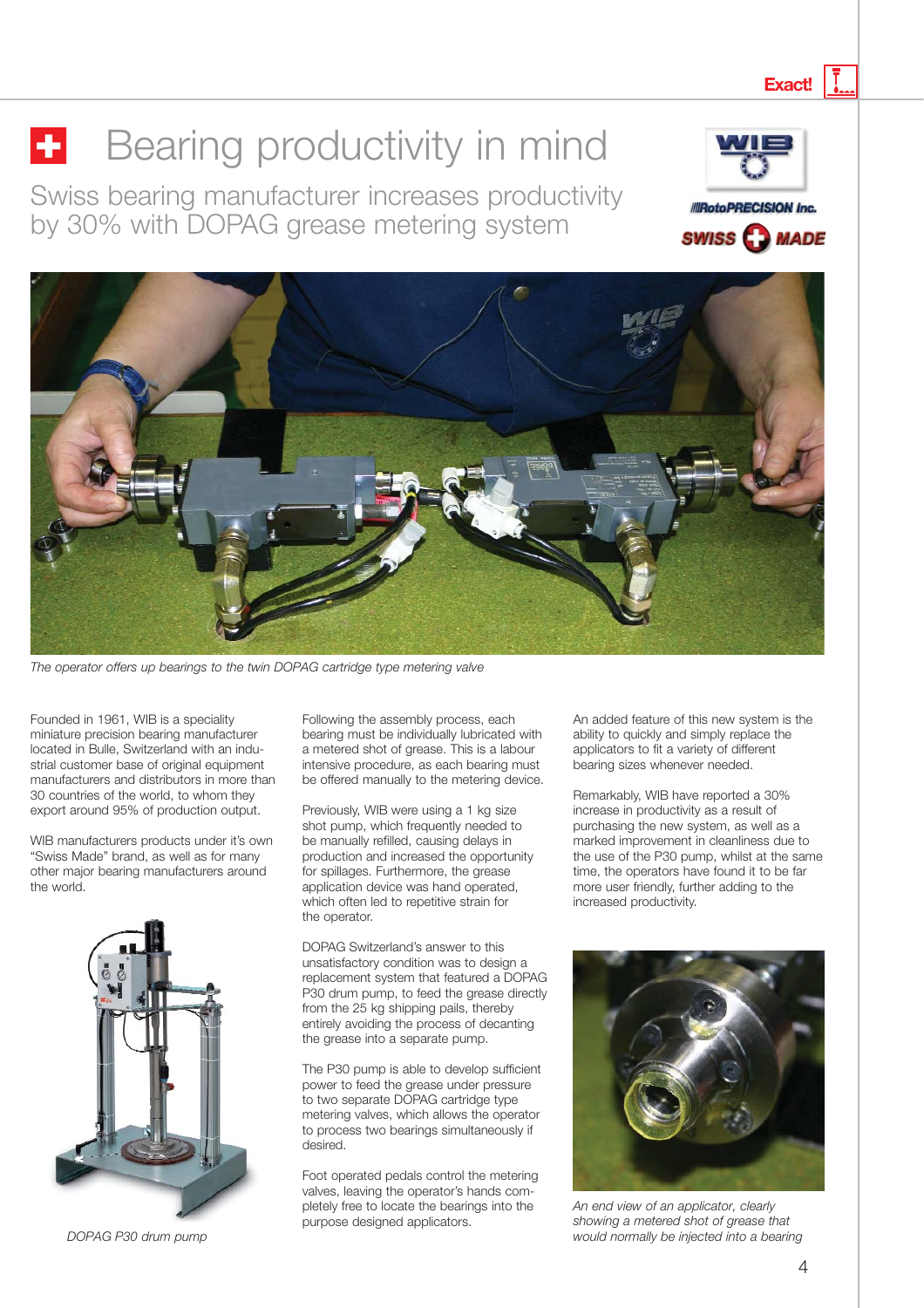#### **Exact!**

## **Full speed ahead**



Boosting the structural rigidity of yachts for one of the world's leading boatbuilders

This year, Jeanneau celebrates its 50th anniversary as the builder of some of the world's most coveted boats.

From the first wooden dingy that M. Henri Jeanneau constructed in his father's workshop in 1957 to today's breathtakingly beautiful ocean going yachts, by way of the first fibreglass hull built in 1960, Jeanneau has accumulated the knowledge and expertise to consistently perform with distinction in the world's premier racing events, including the provision of boats for the Olympic Games.

While computers and modern production techniques can help to produce a superior finished product, the overall success of Jeanneau however, is found in the artistry of the experienced craftsman.

Now one of the largest leisure yacht builders in the world, the challenge has been to find the right balance between innovative technologies and time-proven traditional craftsmanship, so whilst maintaining essential elements of their heritage, they have also embraced the modern world of advanced technologies.

Strength and reliability are the cornerstones of Jeanneau's approach to building quality boats. Each hull is constructed entirely by





hand. To provide stiffness, a structural grid of laminated hardwood is bonded directly to the hull.

The beads of bonding adhesive are applied manually by a skilled technician, using a hand held dispensing valve, which will eventually guarantee the quality and solidity of the finished boat.

The adhesive is fed under pressure to the dispensing valve by a DOPAG BOOSTER-MIX system, designed to automatically introduce a small percentage of an accelerator or "booster" into the adhesive, which will speed up the polymerisation process and significantly reduce curing times.

The DOPAG BOOSTER-MIX is a compact, reliable and self-contained solution that utilises standard DOPAG volumetric metering technology to accurately introduce the accelerator into the adhesive, directly from its original packaging.

Twin powerful oversize rams drive the pump and follower plate into the drum of adhesive, ensuring positive priming with even the most viscous of materials.

The accelerator is fed separately from its flexible packaging by means of a pneumatic cylinder to a DOPAG metering valve. Its volume in proportion to the adhesive can be infinitely adjusted between the limits of 1% and 3%.

The two components are then fed separately to the dispensing valve where they meet before being applied to the boat.



*DOPAG BOOSTER-MIX*

*Dispensing the "boosted" adhesive*